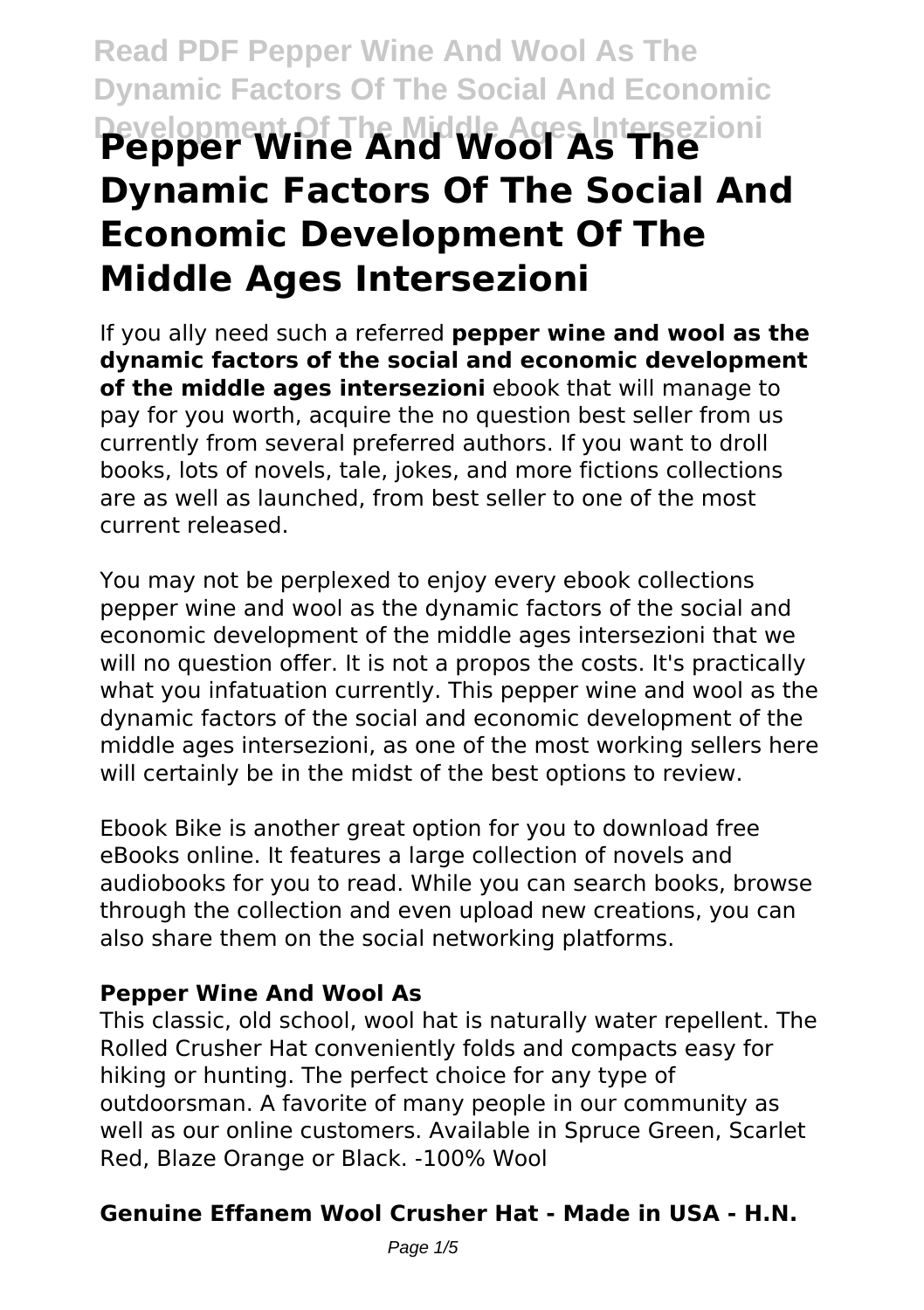# **Read PDF Pepper Wine And Wool As The Dynamic Factors Of The Social And Economic Development Of The Middle Ages Intersezioni**

And the latest addition to the Ultra Wool family is colorful Ultra Wool Handpaint! Subscribe and get 50% off 1 PDF ... Black Pepper 33113. Cast Iron 3334. Beet Root 33151. Currant 3360. Sour Cherry 33145. Juliet 3355. Brandy Wine 33133. Chili 3350. Cream 3301. Oat 3305. Wheat 33103. Driftwood 33104. Bark 33130. Bear 33115. Chick Pea 33116 ...

# **Berroco Ultra® Wool | Berroco**

Most of our ladies' sweaters are made of Merino wool and come from Ireland. They are knit using traditional techniques and symbolism that represents joy, luck and success. Merino sheep live mostly in warm climates, so the wool—although it can keep you very warm—is still very breathable.

#### **Women's Irish Merino Wool Sweaters | Scotland House, Ltd.**

Shop Mens Wool Coats at Bloomingdales.com. Free Shipping and Free Returns available, or buy online and pick up in store!

# **Mens Wool Coats - Bloomingdale's**

Herbaceous green bell pepper (capsicum), grass, tomato leaf, asparagus, blackcurrant leaf Herbal eucalyptus, mint, medicinal, lavender, fennel, dill Pungent spice black/white pepper, liquorice Other flint, wet stones, wet wool Secondary Aromas and Flavours The aromas and flavours of post-fermentation winemaking Key questions Clusters Descriptors

# **WSET Level 3 Systematic Approach to Tasting Wine**

With its distinctive pinched sides and dented top, this Fedora looks great whether you're on the trail of ancient artifacts, the secret of eternal life, or a beautiful spy. Features include 100% brown wool felt, grosgrain trim with brass Indiana Jones™ pin, and 2 1/2" brim. Fits most red-blooded American males. Measure around entire head and refer to chart for size.

#### **Classic Indiana Jones Movie Brown Wool Felt Fedora Hat ...**

Wool Hats. Black Yak has the most amazingly wonderful hats. The majority hand knitted on knitting needles, using only the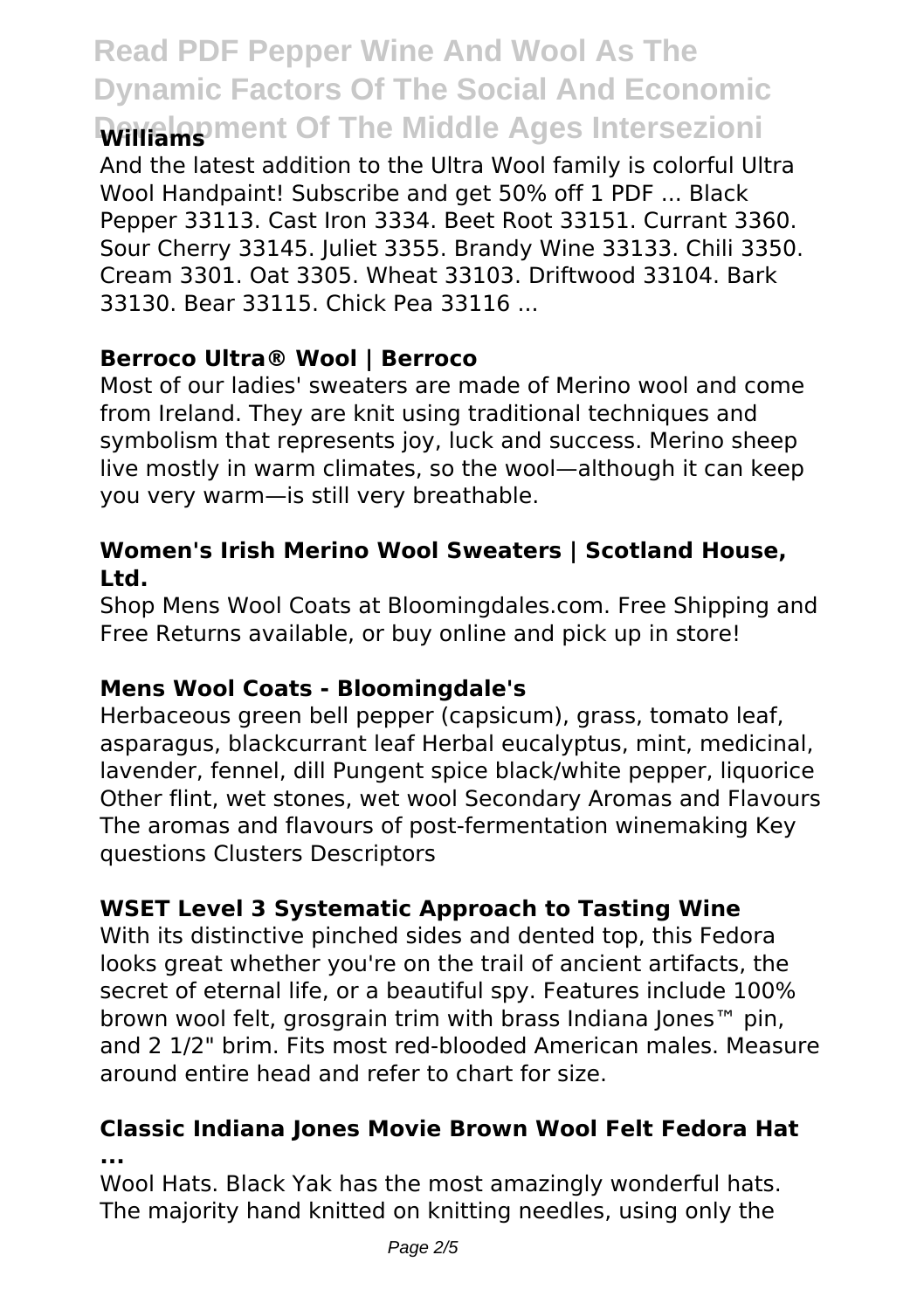# **Read PDF Pepper Wine And Wool As The Dynamic Factors Of The Social And Economic**

**best quality sheep's wool<sup>2</sup> like they should be. They are half** lined with polyester micro fleece to stop the itching of your ears and forehead and to keep you warm, but let the steam escape!

#### **Hand knit, fair trade, wool, lined hats. Top quality ...**

Here's How to Know the Right Temperature for Your Refrigerator (Because Yours Is Probably Set Wrong) Keeping foods chilled properly, at the right refrigerator temperature, helps them last longer and stay fresher.

#### **Daily Sweepstakes - Real Simple**

Gift certificate good for any and all things Frog's Leap. Redeemable for Frog's Leap wine, merchadise or wine experiences at the winery or by ringing 707-963-4704. Please indicate if you'd like to receive via post or email in the gift message box at check out.

#### **Frog's Leap Winery - Wine Shop**

Shop our assortment of red wine, white wine, sake and champagne procured by and for people who love vino. Whether you're hosting a delicious dinner party or keeping it light by pairing your wine with your cheese platter, you can find classic red wines, light and refreshing rose wines, international wines like sake or bubbly sparkling wines to ...

#### **Wine - Buy Affordable Sparkling Wine, White Wine, Red Wine ...**

We use cookies as they are necessary to enable our website to function properly and to provide you with the best possible experience. We may use third party cookies to help personalise your experience, or assist with promotional and marketing activities.

#### **Kona Cotton Solids - Wool Warehouse - Buy Yarn, Wool ...**

A wine fault or defect is an unpleasant characteristic of a wine often resulting from poor winemaking practices or storage conditions, and leading to wine spoilage.Many of the compounds that cause wine faults are already naturally present in wine but at insufficient concentrations to be of issue. In fact, depending on perception, these concentrations may impart positive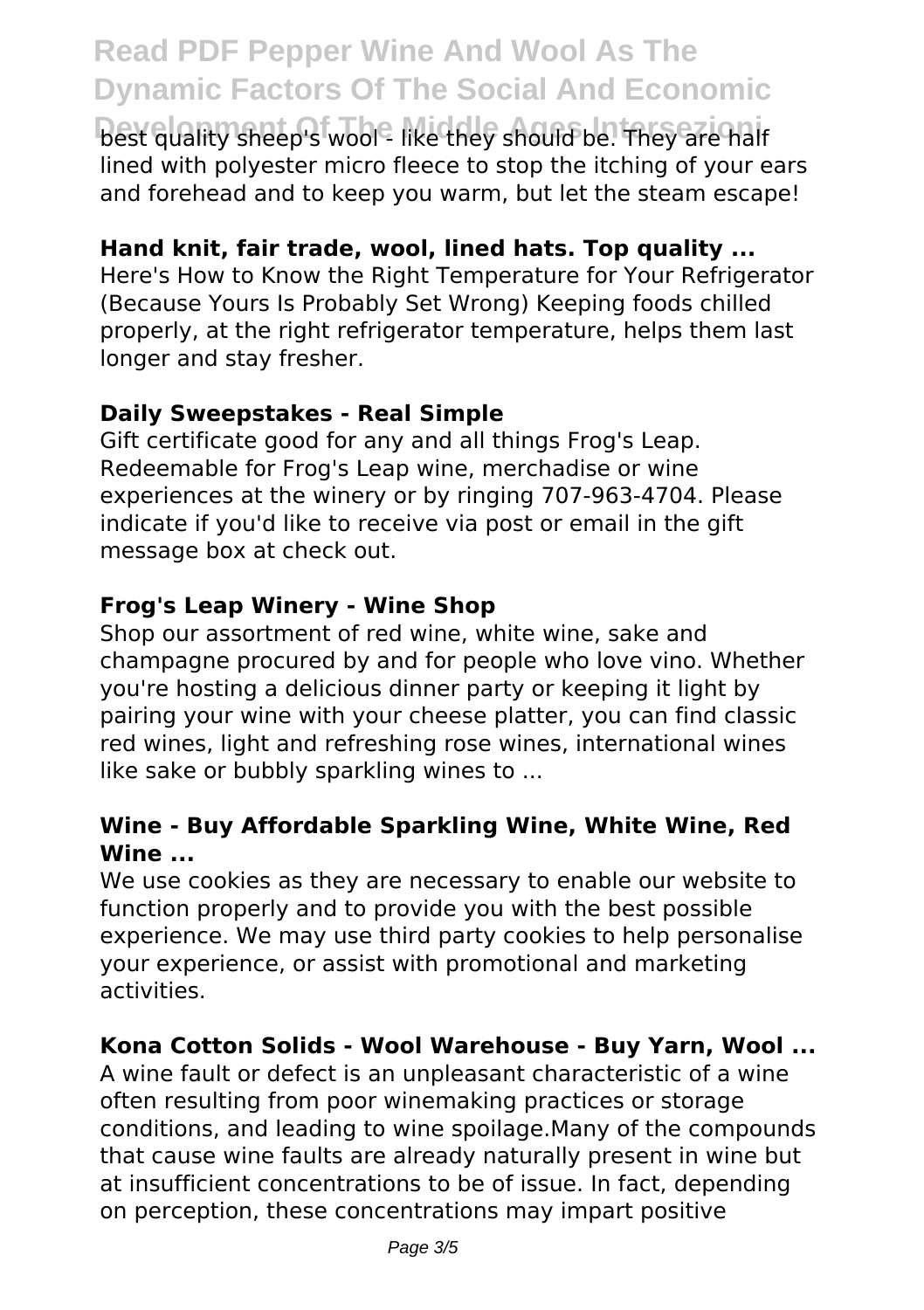**Read PDF Pepper Wine And Wool As The Dynamic Factors Of The Social And Economic Characters to the Wine. The Middle Ages Intersezioni** 

# **Wine fault - Wikipedia**

For all you Cheese & Wine and Cheese & Gin Lovers out there, we have the ultimate gift hamper. Choose your 3 x cheese, your chutney, your savoury biscuits and choose one or two miniature red or white wine, Prosecco or Cheshire Gin Company Miniature Gins, choose either a Pine wooden box or a faux wicker box or upgrade to a genuine wicker basket for an extra £5.00

#### **Cheese & Wine Lovers Gift Hamper - Cheshire Cheese Company**

Wine Rack \$125 (Middletown ) hide this posting restore restore this posting. \$5. favorite this post Feb 5 Antique Style New LED Light Bulbs ... Large Indian Wool Rug \$250 (GOSHEN ) pic hide this posting restore restore this posting. \$59. favorite this post Feb 4 New with Box Pelonis Radiator Oil filled Heater

# **louisville household items - craigslist**

Shop for SAFAVIEH Handmade Natura Annedorte Wool Rug. Get free delivery On EVERYTHING\* at Overstock - Your Online Home Decor Store! Get 5% in rewards with Club O! - 11740884

#### **SAFAVIEH Handmade Natura Annedorte Wool Rug - On Sale ...**

Neutral rugs seamlessly complement any decor. Find a size that fits your room online. Browse earthy tones like cream, beige and more.

# **Neutral Rugs: Cream, Tan & More - Crate and Barrel**

We would like to show you a description here but the site won't allow us.

# **REI**

Mens Overcoat is a nice way to add a finishing touch to your outfits. You can wear the mens topcoat over a suit in any season. Investing in a mens topcoat is an ideal choice for the gentleman who often wears suits daily or attends formal events.

# **Mens Overcoat - Mens Topcoat - Mens Wool Overcoat**